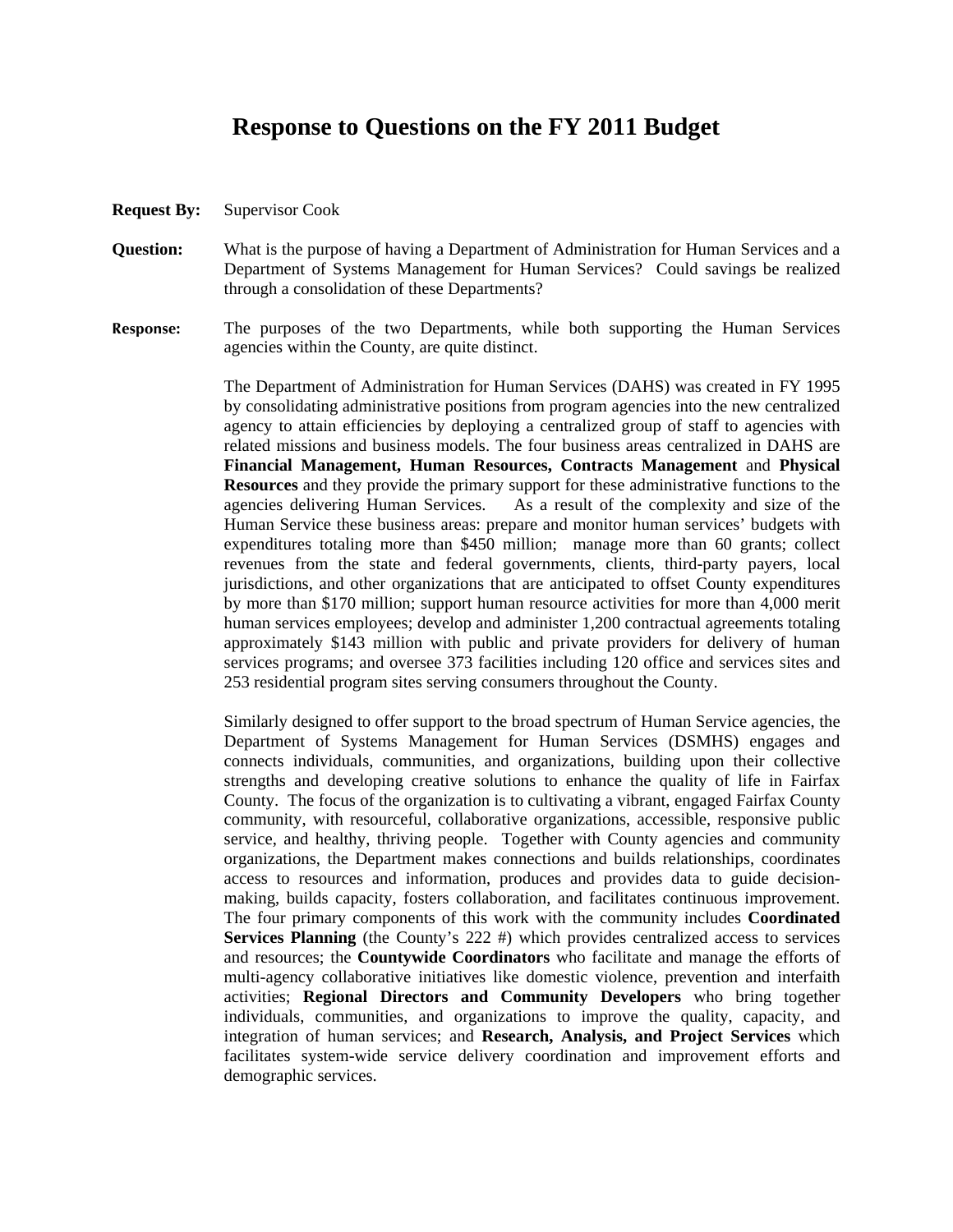Currently staff is working on possible consolidation opportunities for potential inclusion in the FY 2011 budget. One opportunity involves the Department of Systems Management for Human Services and the Department of Community and Recreation Services to identify those areas of work in the community where consolidation is possible and efficiencies may be generated.